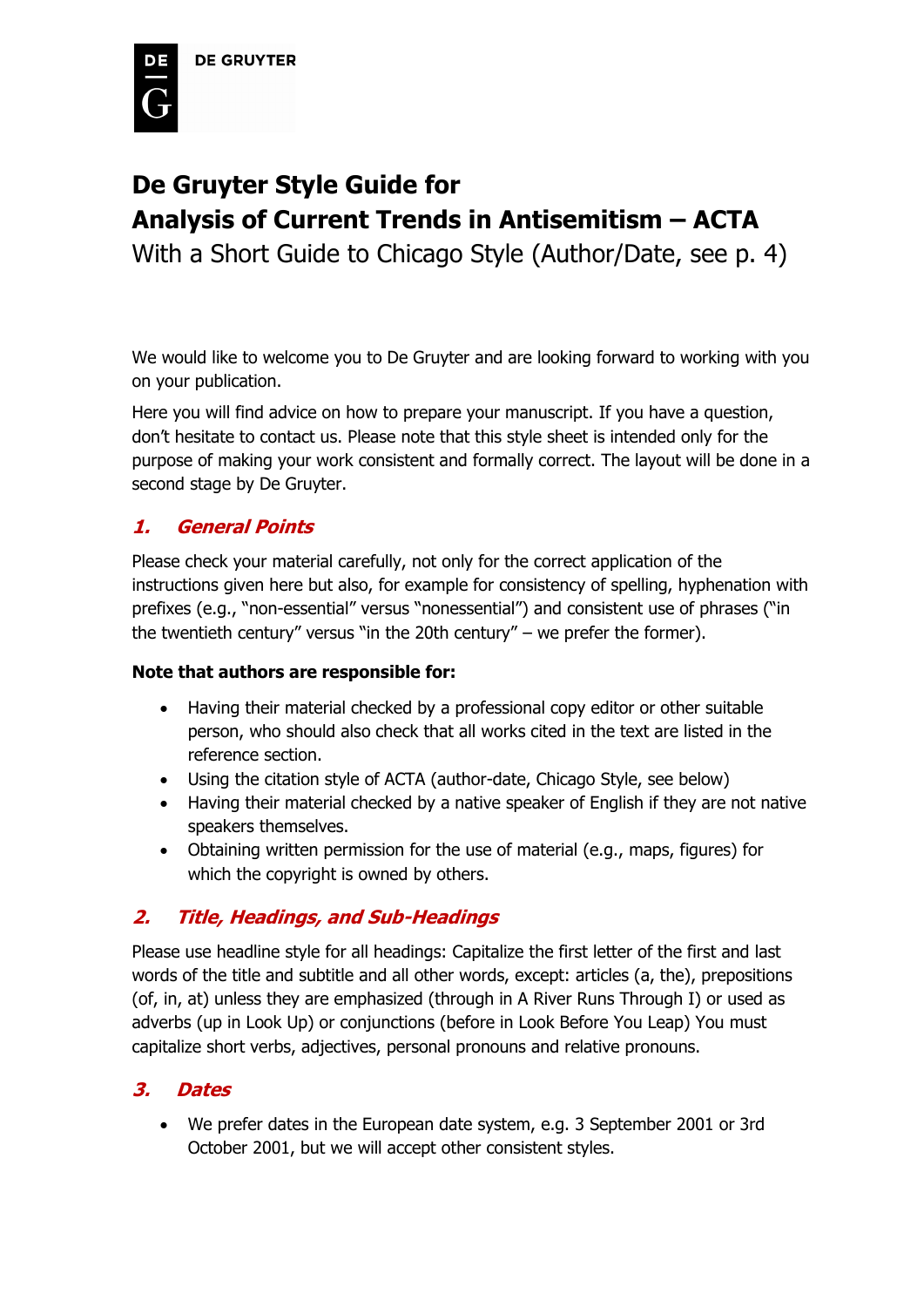- Use small caps for AD and BC. Position AD before the year and BC after. Similarly, for CE (Common/Christian Era) and BCE (Before Common Era). Do not contract BC or BCE dates.
- When expressing a decade, use, for example, "1950s" (no apostrophe), except in colloquial usage, e.g. "rocking Eighties".

# **3. Orthography**

Both American and British English forms are acceptable, but spelling and punctuation must be consistent throughout.

### **Numbers**

- Numbers up to ten and including ten should always be spelled out in full unless paired or grouped, or with a unit of measurement (including percentages). Numbers between 11 and 99 can either be spelled out or written as numerals, provided the style used is consistent throughout. Ordinal numbers should always be spelled out. Note: "12 year old" but "a 12-year-old girl", and "in her twenties", and "in his fortieth year".
- Do not start a sentence with a numeral. If the sentence cannot be rearranged to avoid beginning with a numeral, spell it out, e.g. "Fifty years previously…".
- Numbers less than one should have a zero before the point, e.g. "0.5".
- Insert a comma for thousands and tens of thousands in numbers, e.g. 1,000 and 10,000.

# **4. Quotations**

- Short quotations (fewer than 60 words) should be run on in text and enclosed in double quotation marks. Single quotation marks enclose quotations within quotations.
- Longer quotations should appear as a separate block; they should be small typed and indented.

# **5. Abbreviations**

Write out names of theories, titles of books, or names of publishers. If you want to use abbreviations, explain them and create a list of abbreviations.

# **6. Typeface, Emphasis, and Punctuation**

Italics should be used for:

- foreign-language expressions
- titles of books, published documents, newspapers, and journals

Italics may also be used for:

• Drawing attention to key terms in a discussion at first mention only. Thereafter, these terms should be set in roman. However, please keep the use of italics to a minimum.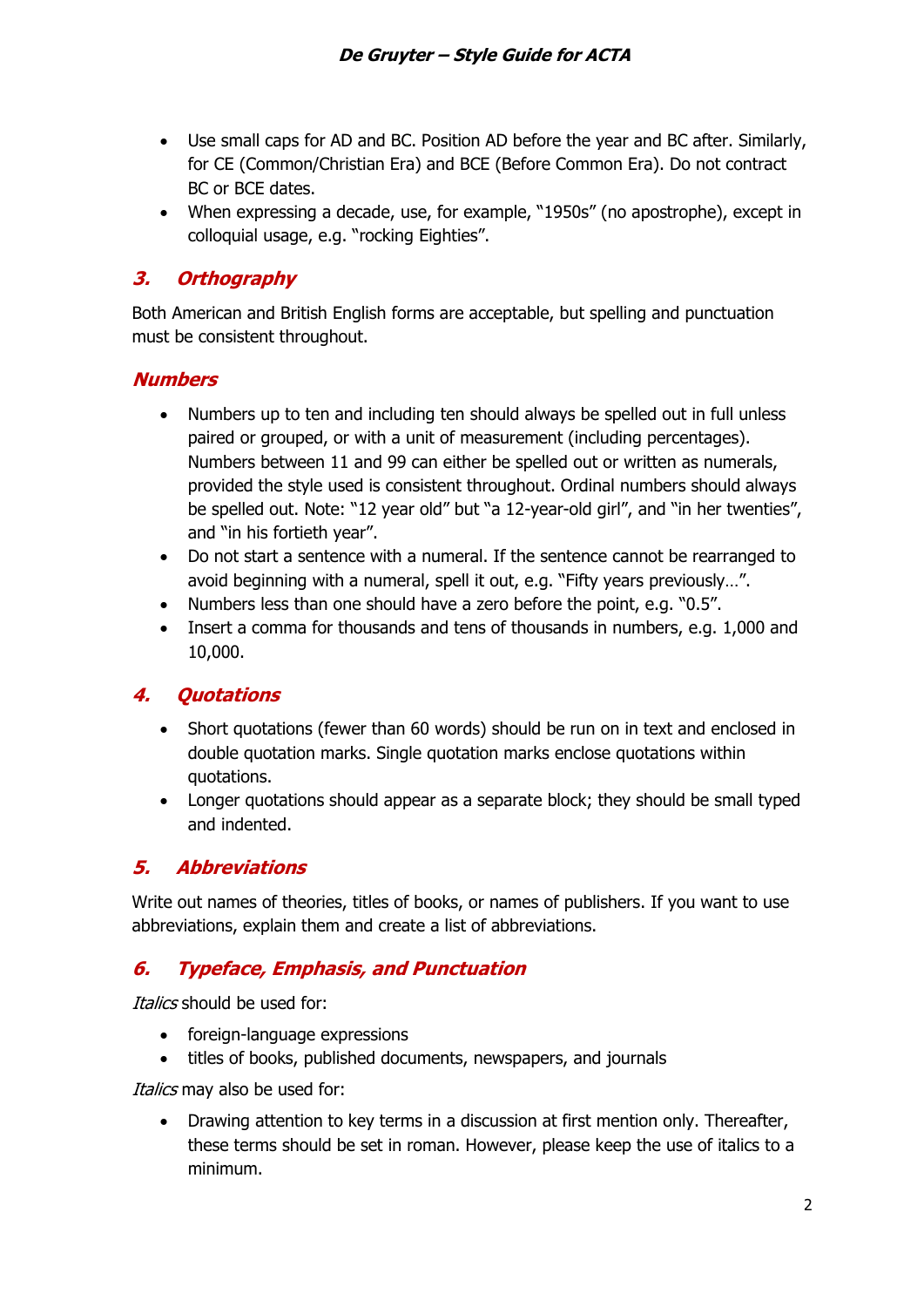- Emphasizing a word or phrase in a quotation indicating [emphasis mine].
- Underlining or CAPITAL LETTERS should not be used for emphasis. Also, please avoid **bold** type.

### **Quotation marks:**

- Single quotation marks should be used for the translation of non-English words, e.g., *cogito* 'I think'.
- Double quotation marks should be used in all other cases, i.e., direct quotations in running text.
- Use rounded quotation marks (". . .") not "straight" ones.
- A translation of a quotation in a language other than the main text should be in square brackets.

### **Dashes:**

- Spaced EN dashes are used as parenthetical dashes. An EN dash is longer than a hyphen, "word – word". Do not use double hyphens. (Standard WORD shortcut on a PC: CTRL+- [hyphen key], on a Mac: Option+- [hyphen key].)
- Unspaced EN dashes should be used between inclusive numbers, e.g., 153–159.
- Please use EN dashes (not bullets) for lists without numbering.

Periods should be placed before superscript note numbers, e.g., word.<sup>7</sup> Spacing: Type one space (not two) after periods, commas, and colons. Brackets: Do not use double round brackets: brackets within brackets should be square brackets.

### **7. Tables, Figures, and Illustrations**

- Tables and figures should be numbered consecutively throughout an authored work (only number article by article in an edited work).
- Title of a table is to be placed flush left above the table.
- Title of a figure is to be placed flush left below the figure.

### **8. Images**

- Only deliver images to which you hold the copyright, which can be used copyrightfree or for which the image copyright has been clearly resolved or settled.
- The resolution of images should be 300 dpi, the resolution of graphs at least 1200 dpi for a size of 210 x 280 mm
- Please take photographs using the highest possible quality level
- The photographs should be delivered in JPG or TIF file and in RGB mode
- Naming of the files: chapter/image number (e.g. Fig.5.1.tif).
- Please mark the passages in your manuscript where an image should be incorporated, using a reference that includes the file name.
- Please supply graphics and text separately, i.e. do not incorporate images in the text.
- Images downloaded from the internet are usually not of sufficient quality.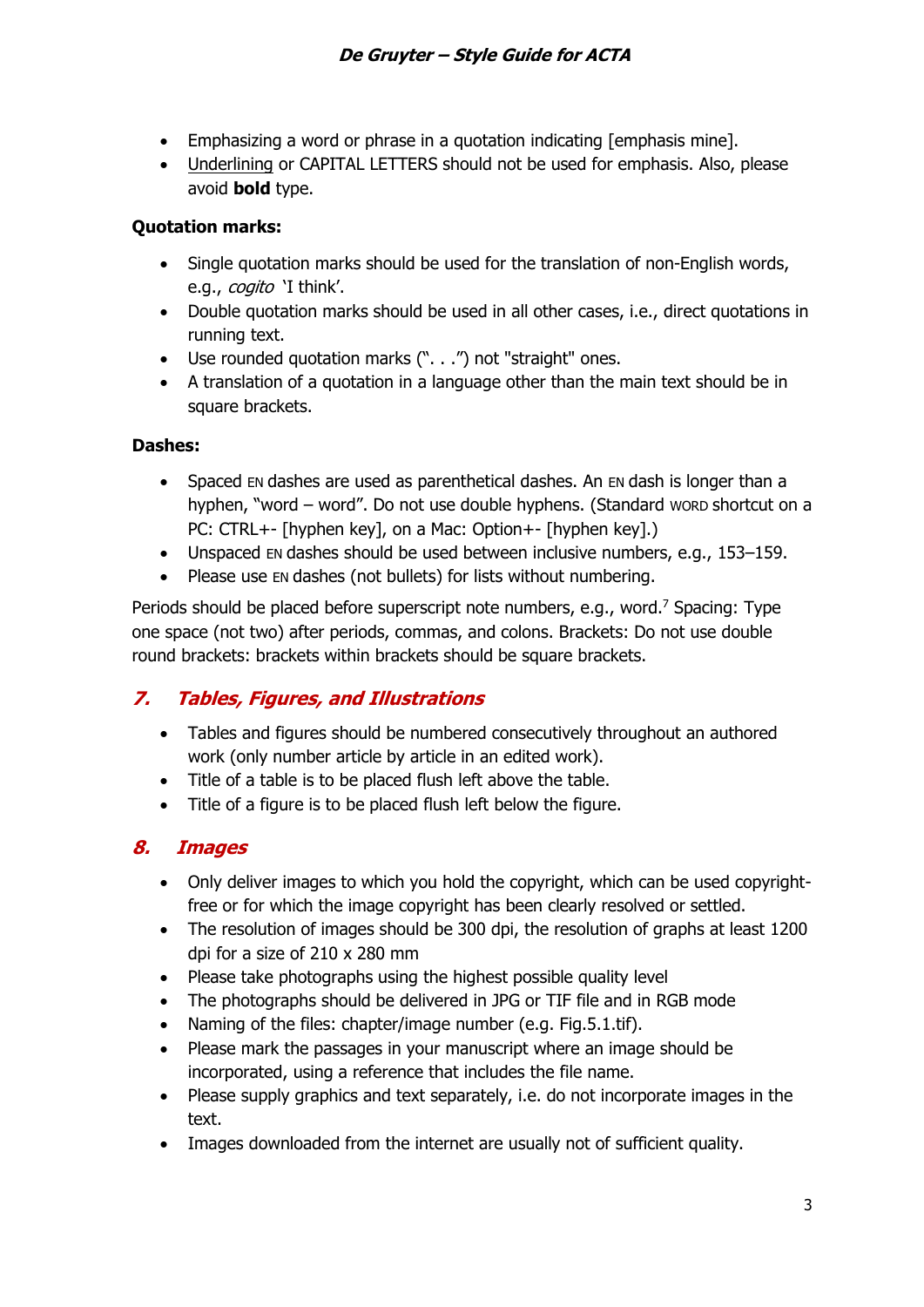# **References: Chicago Manual of Style – Author / Date<sup>1</sup>**

Please follow [the Chicago Manual of Style's author](https://www.chicagomanualofstyle.org/tools_citationguide/citation-guide-2.html)-date system. This system consists of short citations in the text and a reference list, which includes the full bibliographic information. The text citations, enclosed in parentheses, provide the author's last name and the year of publication. If a particular page is cited, it follows the year and is preceded by a comma:

(Smith 2015) or (Smith 2015, 9)

If the author's name appears in the text, it does not need to be repeated in the parenthetical citation. The date should immediately follow the author's name. However, in the case of direct quotations, the parenthetical citation may appear after the author's name or after the quotation.The reference section should contain all works cited and only those.

### **Basic rules:**

- All works must be listed in alphabetical order please do NOT split the References into different sections (e.g. secondary literature, sources)
- Whenever possible give the full first names of authors and editors.
- Initials require periods and have a space between them, e.g., Ronald W. Langacker.
- Arrange all works under a particular author's name in chronological order. All authored works should be listed first under a name followed by any other categories arranged alphabetically (e.g., edited, translated).
- Give the full title and subtitle of each work.
- Titles of published books and journals are capitalized and italicized.
- Unpublished works, such as Ph.D. dissertations, and the titles of articles in journals or edited works are neither capitalized nor italicized.
- Give the inclusive page numbers of articles in journals or edited works. Please drop digits in inclusive page numbers (365–92, not 365–392); give page number in full, do not use "f.", "ff.".

The **following examples** illustrate the most frequent cases. Examples of notes are followed by shortened versions of citations to the same source.

The following examples illustrate the author-date system. Each example of a reference list entry is accompanied by an example of a corresponding in-text citation. You can find the latest version of The Chicago Manual of Style, Author-Date (including more sample citations) [here](https://www.chicagomanualofstyle.org/tools_citationguide/citation-guide-2.html).

<sup>&</sup>lt;sup>1</sup> http://www.chicagomanualofstyle.org/tools\_citationguide/citation-guide-2.html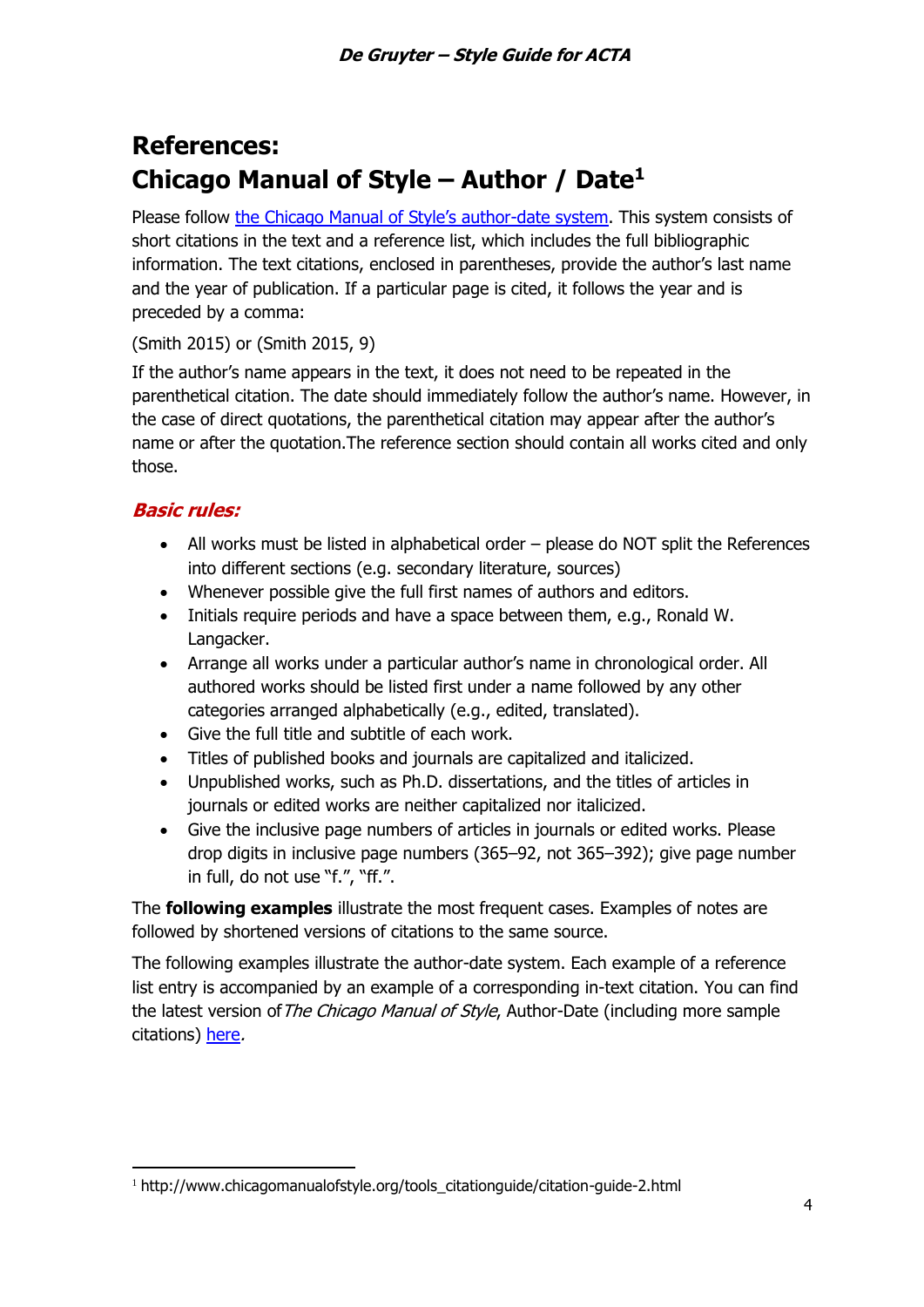### **Book**

### **Reference list entries (in alphabetical order)**

Grazer, Brian, and Charles Fishman. 2015. A Curious Mind: The Secret to a Bigger Life. New York: Simon & Schuster. Smith, Zadie. 2016. Swing Time. New York: Penguin Press.

### **In-text citations**

(Grazer and Fishman 2015, 12) (Smith 2016, 315–60)

### **Edited Book**

### **Reference list entry**

D'Agata, John, ed. 2016. The Making of the American Essay. Minneapolis: Graywolf Press.

### **In-text citation**

(D'Agata 2016, 177–78) Several editors: "Eds." For more details, see [15.36](http://www.chicagomanualofstyle.org/book/ed17/part3/ch15/psec036.html) and [15.42](http://www.chicagomanualofstyle.org/book/ed17/part3/ch15/psec042.html) in The Chicago Manual of Style.

### **Chapter or other part of an edited book**

In the reference list, include the page range for the chapter or part. In the text, cite specific pages.

### **Reference list entry**

Thoreau, Henry David. 2016. "Walking." In The Making of the American Essay, edited by John D'Agata, 167–95. Minneapolis: Graywolf Press.

### **In-text citation**

(Thoreau 2016, 177–78)

### **Translated book**

#### **Reference list entry**

Lahiri, Jhumpa. 2016. *In Other Words*. Translated by Ann Goldstein. New York: Alfred A. Knopf.

### **In-text citation**

(Lahiri 2016, 146)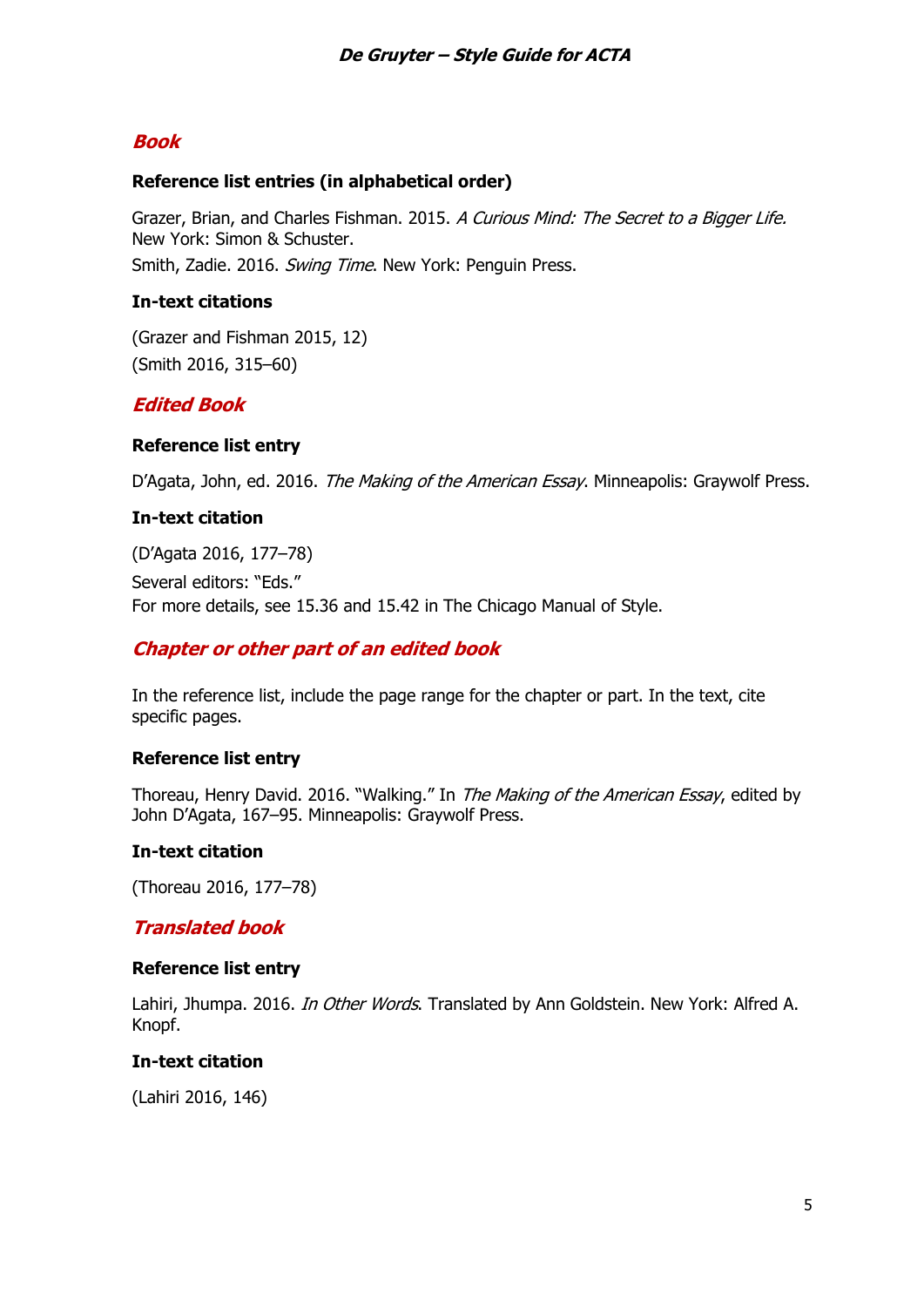## **E-book**

For books consulted online, include a URL or the name of the database in the reference list entry. For other types of e-books, name the format. If no fixed page numbers are available, cite a section title or a chapter or other number in the text, if any (or simply omit).

### **Reference list entries (in alphabetical order)**

Austen, Jane. 2007. Pride and Prejudice. New York: Penguin Classics. Kindle.

Borel, Brooke. 2016. The Chicago Guide to Fact-Checking. Chicago: University of Chicago Press. ProQuest Ebrary.

Kurland, Philip B., and Ralph Lerner, eds. 1987. The Founders' Constitution. Chicago: University of Chicago Press. http://press-pubs.uchicago.edu/founders/.

Melville, Herman. 1851. Moby-Dick; or, The Whale. New York: Harper & Brothers. http://mel.hofstra.edu/moby-dick-the-whale-proofs.html.

### **In-text citations**

(Austen 2007, chap. 3) (Borel 2016, 92) (Kurland and Lerner 1987, chap. 10, doc. 19) (Melville 1851, 627)

### **Journal article**

In the reference list, include the page range for the whole article. In the text, cite specific page numbers. For articles consulted online, include a URL or the name of the database in the reference list entry. Many journal articles list a DOI (Digital Object Identifier). A DOI forms a permanent URL that begins https://doi.org/. This URL is preferable to the URL that appears in your browser's address bar.

### **Reference list entries (in alphabetical order)**

Keng, Shao-Hsun, Chun-Hung Lin, and Peter F. Orazem. 2017. "Expanding College Access in Taiwan, 1978–2014: Effects on Graduate Quality and Income Inequality." Journal of Human Capital 11, no. 1 (Spring): 1–34. https://doi.org/10.1086/690235.

LaSalle, Peter. 2017. "Conundrum: A Story about Reading." New England Review 38 (1): 95–109. Project MUSE.

Satterfield, Susan. 2016. "Livy and the Pax Deum." Classical Philology 111, no. 2 (April): 165–76.

### **In-text citations**

(Keng, Lin, and Orazem 2017, 9–10) (LaSalle 2017, 95) (Satterfield 2016, 170)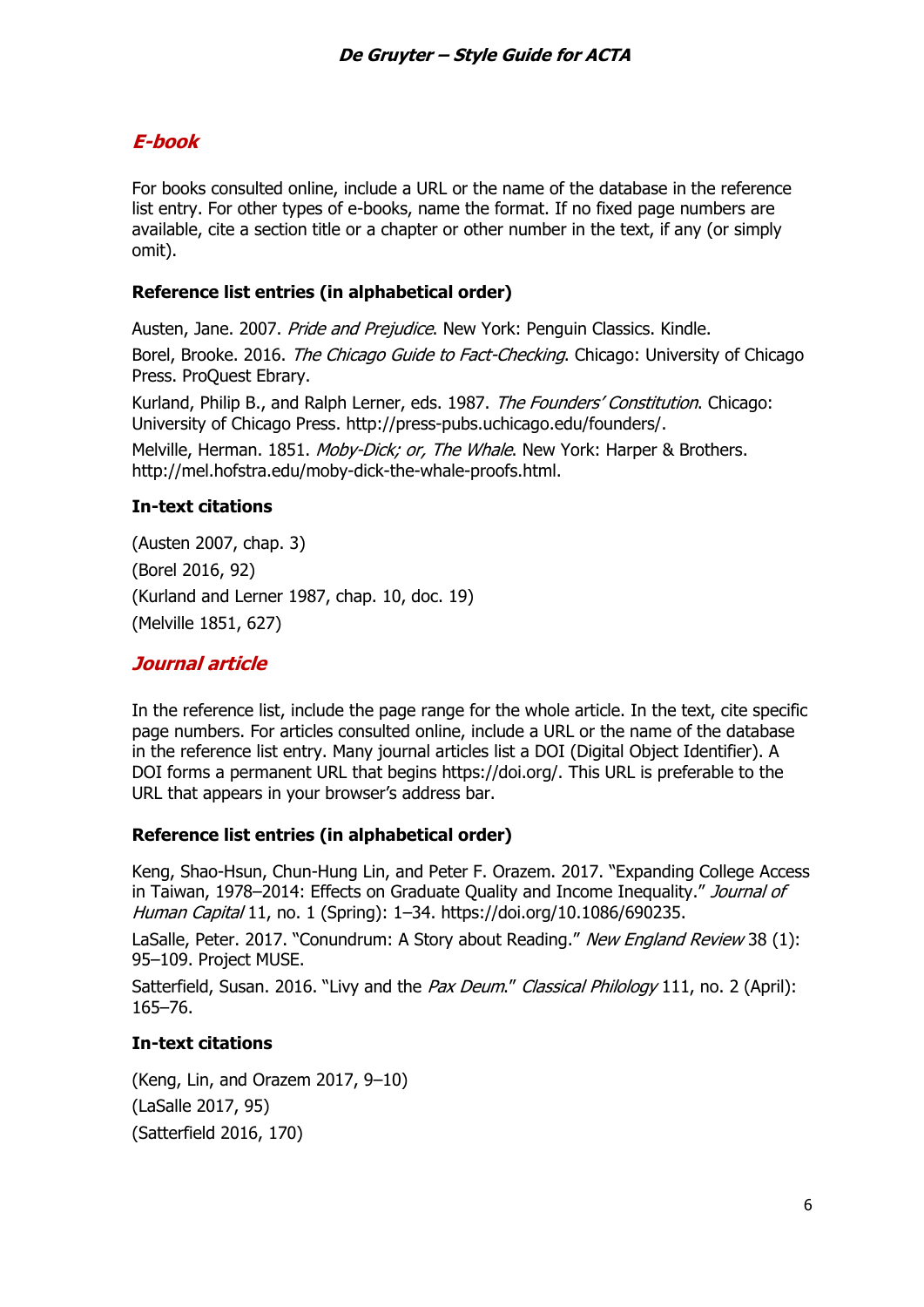Journal articles often list many authors, especially in the sciences. If there are four or more authors, list up to ten in the reference list; in the text, list only the first, followed by et al. ("and others"). For more than ten authors (not shown here), list the first seven in the reference list, followed by et al.

### **Reference list entry**

Bay, Rachael A., Noah Rose, Rowan Barrett, Louis Bernatchez, Cameron K. Ghalambor, Jesse R. Lasky, Rachel B. Brem, Stephen R. Palumbi, and Peter Ralph. 2017. "Predicting Responses to Contemporary Environmental Change Using Evolutionary Response Architectures." American Naturalist 189, no. 5 (May): 463-73. https://doi.org/10.1086/691233.

#### **In-text citation**

(Bay et al. 2017, 465)

### **News or magazine article**

Articles from newspapers or news sites, magazines, blogs, and the like are cited similarly. In the reference list, it can be helpful to repeat the year with sources that are cited also by month and day. Page numbers, if any, can be cited in the text but are omitted from a reference list entry. If you consulted the article online, include a URL or the name of the database.

#### **Reference list entries (in alphabetical order)**

Manjoo, Farhad. 2017. "Snap Makes a Bet on the Cultural Supremacy of the Camera." New York Times, March 8, 2017. https://www.nytimes.com/2017/03/08/technology/snapmakes-a-bet-on-the-cultural-supremacy-of-the-camera.html.

Mead, Rebecca. 2017. "The Prophet of Dystopia." New Yorker, April 17, 2017.

Pai, Tanya. 2017. "The Squishy, Sugary History of Peeps." Vox, April 11, 2017. http://www.vox.com/culture/2017/4/11/15209084/peeps-easter.

Pegoraro, Rob. 2007. "Apple's iPhone Is Sleek, Smart and Simple." *Washington Post*, July 5, 2007. LexisNexis Academic.

### **In-text citation**

(Manjoo 2017) (Mead 2017, 43) (Pai 2017) (Pegoraro 2007) Readers' comments are cited in the text but omitted from a reference list.

### **In-text citation**

(Eduardo B [Los Angeles], March 9, 2017, comment on Manjoo 2017)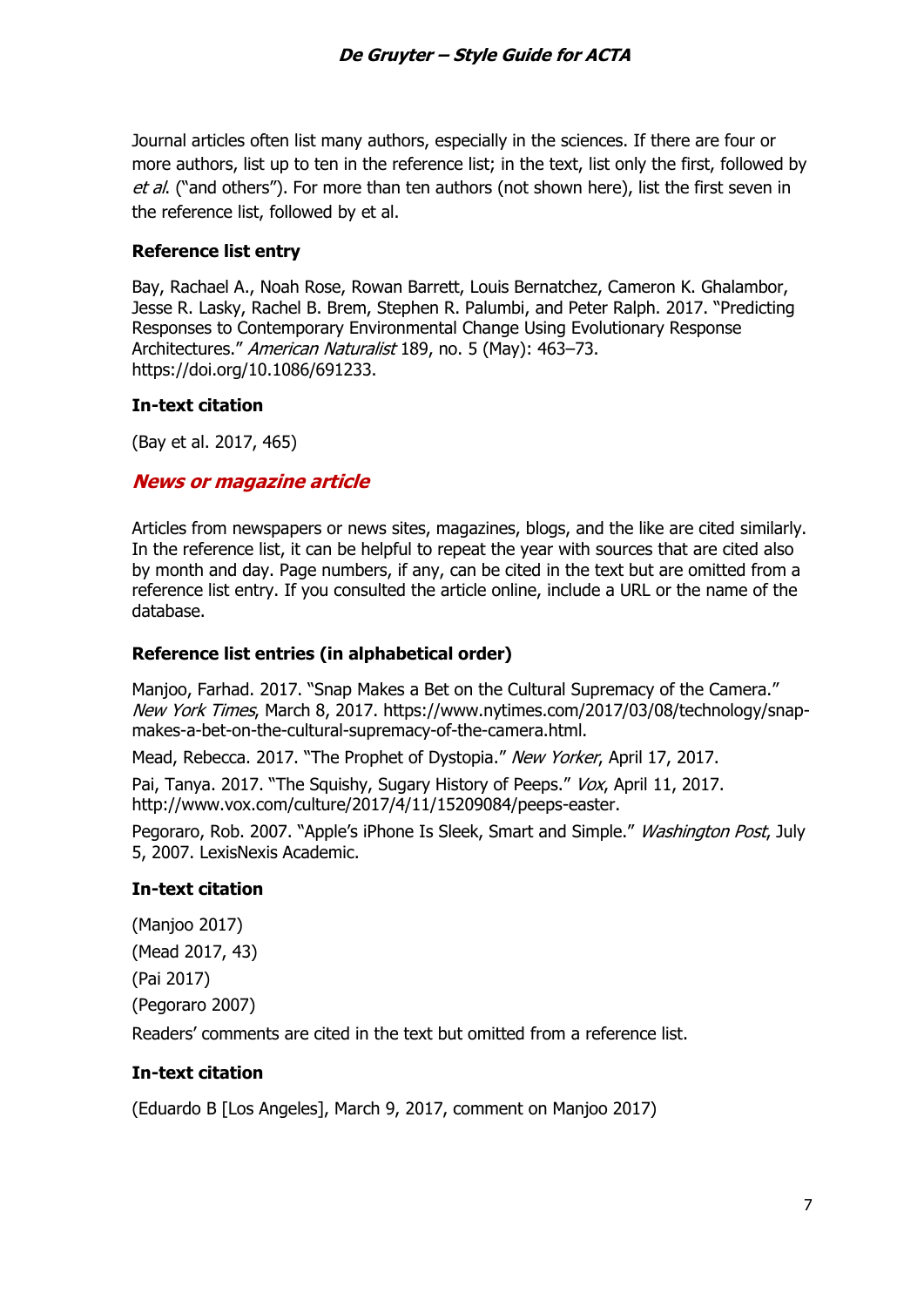### **Book review**

### **Reference list entry**

Kakutani, Michiko. 2016. "Friendship Takes a Path That Diverges." Review of Swing Time, by Zadie Smith. New York Times, November 7, 2016.

#### **In-text citation**

(Kakutani 2016)

### **Interview**

#### **Reference list entry**

Stamper, Kory. 2017. "From 'F-Bomb' to 'Photobomb,' How the Dictionary Keeps Up with English." Interview by Terry Gross. Fresh Air, NPR, April 19, 2017. Audio, 35:25. http://www.npr.org/2017/04/19/524618639/from-f-bomb-to-photobomb-how-thedictionary-keeps-up-with-english.

#### **In-text citation**

(Stamper 2017)

### **Thesis or dissertation**

#### **Reference list entry**

Rutz, Cynthia Lillian. 2013. "*King Lear* and Its Folktale Analogues." PhD diss., University of Chicago.

### **In-text citation**

(Rutz 2013, 99–100)

### **Website content**

It is often sufficient simply to describe web pages and other website content in the text ("As of May 1, 2017, Yale's home page listed . . ."). If a more formal citation is needed, it may be styled like the examples below. For a source that does not list a date of publication or revision, use n.d. (for "no date") in place of the year and include an access date.

### **Reference list entries (in alphabetical order)**

Bouman, Katie. 2016. "How to Take a Picture of a Black Hole." Filmed November 2016 at TEDxBeaconStreet, Brookline, MA. Video, 12:51. https://www.ted.com/talks/katie\_bouman\_what\_does\_a\_black\_hole\_look\_like.

Google. 2017. "Privacy Policy." Privacy & Terms. Last modified April 17, 2017. https://www.google.com/policies/privacy/.

Yale University. n.d. "About Yale: Yale Facts." Accessed May 1, 2017. https://www.yale.edu/about-yale/yale-facts.